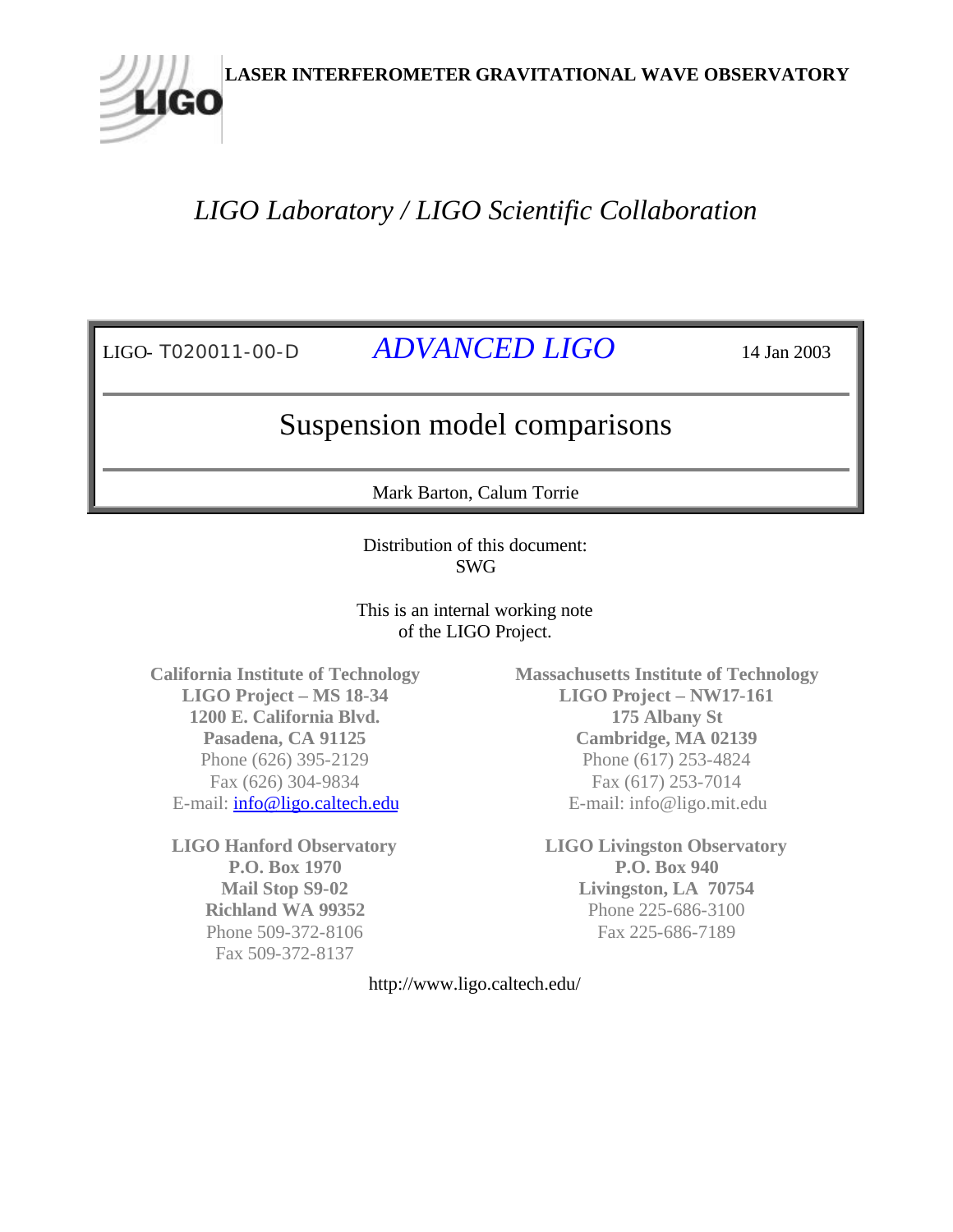# **1 Introduction**

# **1.1 Purpose and Scope**

This document summarizes results of comparisons made between Calum Torrie's Matlab model of the GEO triple suspension as well as the version for a quad pendulum by him and Ken Strain, and the corresponding Mathematica models by Mark Barton.

It also summarizes some comparisons made between the Mathematica model and analytic expressions for the thermal noise.

# **1.2 Version History**

1/14/2002 – Release 00 draft

1/23/02 – Release 00 draft 2. Extra data from triple.

5/8/02 – Release 00 draft 3.

1/13/03 – Release 00

# **2 Matlab vs Mathematica Model Comparison**

# **2.1 Description of Models**

#### **2.1.1 The Matlab models**

The basis of the Matlab model for the triple pendulum is described in Calum Torrie's thesis. It has three rigid bodies connected by massless wires with longitudinal elasticity. Each of the rigid bodies has the usual six DOFs, but a symmetric system is assumed so that many cross-couplings vanish and the problem decomposes into independent vertical, longitudinal-pitch, transverse-roll, and yaw subsystems, with only three or six DOFs each. The blade springs are not modeled independently but are allowed for by adding their compliance to that of the associated wires. A version for a quad pendulum was then produced by generalizing the matrix elements appropriately.

#### **2.1.2 The Mathematica models**

The Mathematica models will be described more fully in a separate document. They are implemented in the symbolic algebra program Mathematica. By exploiting the symbolic algebra capability to do the hard work of deriving the various couplings it is able to be somewhat more ambitious and only a subset of it can be usefully compared to the Matlab. However where it does overlap it has been made as similar as possible, e.g., with identical names for analogous parameters.

The model contains three or four rigid body elements with six DOFs each for the pendulum masses, as in the Matlab. All the names and values of dimensions, masses, moments of inertia are the same as in the Matlab. Similarly, the model contains wires with the same names and values for lengths, attachment points, longitudinal elasticities etc as in the Matlab. (There is some subtlety about what "the same length" means – see below.)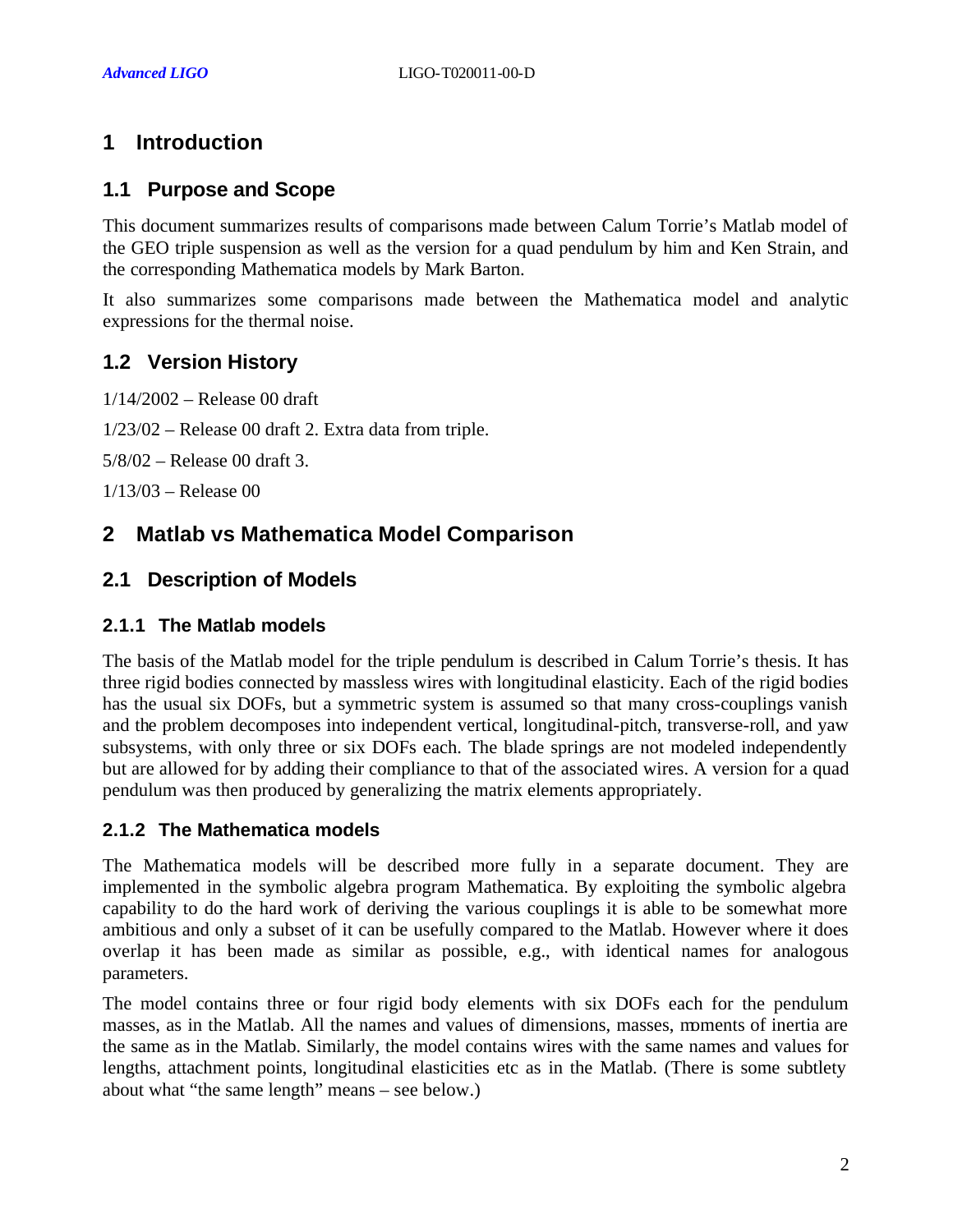In addition the model contains rigid body elements, also with six DOFs, representing the tips of the blade springs. As explained in more detail below, these new DOFs can be ignored to a considerable extent because the new modes that come with them have frequencies in a completely different range (much higher) than the 18 or 24 low-frequency modes of the three or four pendulum masses that the Matlab calculates.

The model can also include the bending elasticity of the wire. However because this is a minor correction, takes significant computing time, and does not correspond to anything in the Matlab, it has been made optional and was not turned on for any of the Matlab comparison tests. This amounts to taking the results after "Stage 0" of the Mathematica code (see comments therein).

# **2.2 Differences Requiring Consideration**

#### **2.2.1 Structure**

The biggest difference between the two models is structural. Both ultimately arrive at a matrix of couplings between various DOFs and take the eigenvalues and eigenvectors of that matrix to determine the mode shapes and frequencies. However in the Matlab, the matrix elements were derived manually and entered in symbolic form, whereas in the Mathematica the symbolic algebra capability is used to derive them on the fly. For efficiency reasons it is desirable to do key steps numerically, so that formulae that can be directly compared to the Matlab are not generated.

Also, while the default version of the Mathematica model is symmetric, it was designed with a view to including asymmetries later. Thus it ignores any symmetry in the model specification and always solves the full 10x6=60 DOF problem (7x6=42 for the triple).

So unfortunately the only output that can easily be compared is the numeric eigenvalues and eigenvectors.

#### **2.2.2 Wire numbers**

In the Mathematica model, each of the wires is specified individually and the fact that there are only two rather than four at the top level of the quad is explicit. In the Matlab, the derivation of the matrix elements assumes four wires at each level, and the case of two wires is allowed for by making the elasticity for the top stage half that of the physical wires and putting the separation in the x direction to zero.

#### **2.2.3 Wire lengths**

In the real physical system, each wire starts with some unstretched length and then comes to a slightly greater stretched length when put under load. The details of this are allowed for in the derivation of the Matlab matrix elements, and the final formulae are all in terms of stretched lengths. (This is convenient in the design phase where one is principally interested in the final assembled state of the system.) By contrast, the on-the-fly calculation procedure used in the Mathematica naturally takes unstretched lengths as input and derives the equilibrium state of the system from them by minimizing the total potential energy. To make the models more comparable, a facility was added to the Mathematica whereby stretched lengths can be given as input and the appropriate unstretched lengths are derived. (This is impractically difficult for arbitrary asymmetrical models, so symmetry was assumed. This is of course adequate for comparisons with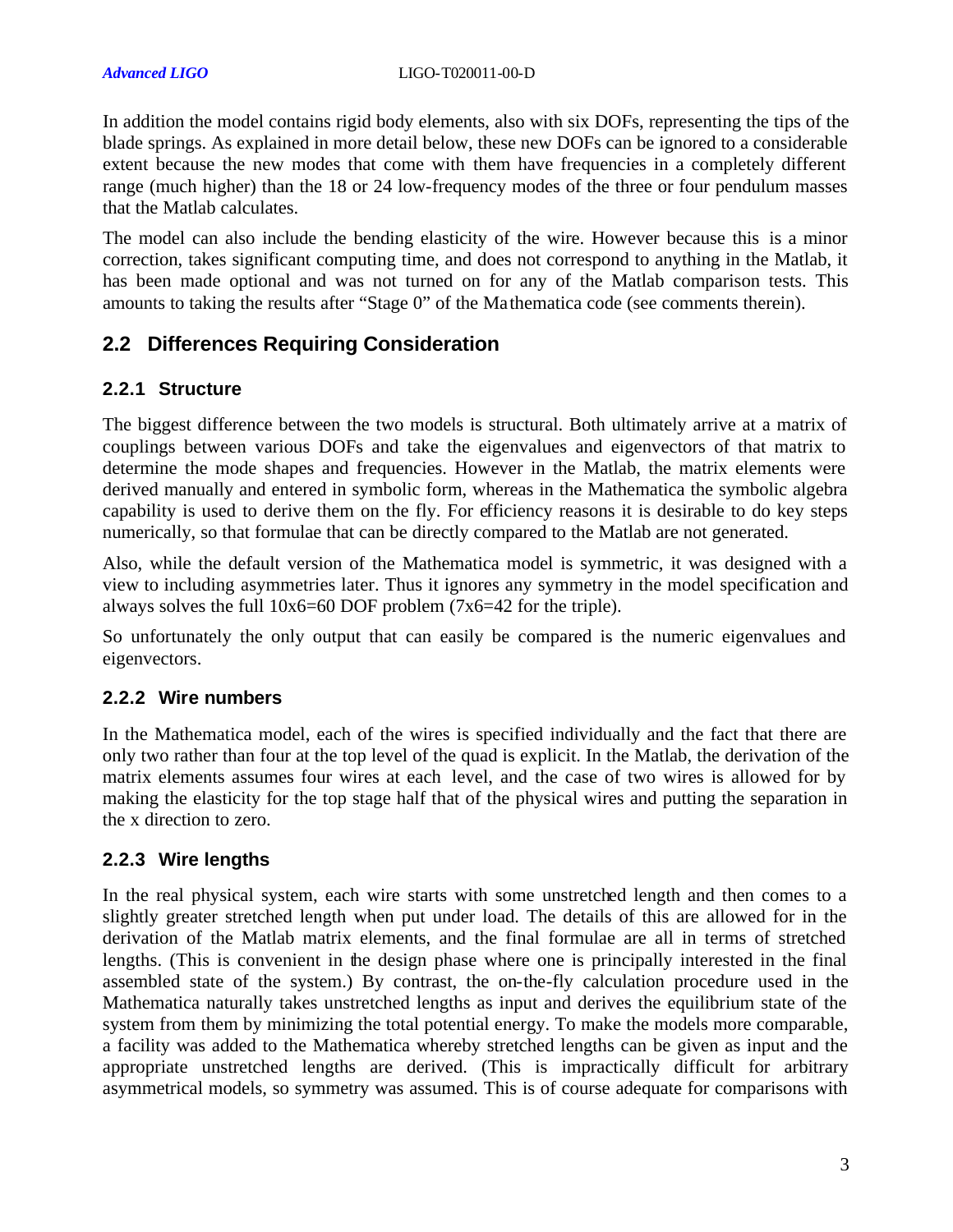the Matlab, but it needs to be kept in mind because it is the only place the Mathematica makes such assumptions. Moreover it is convenient enough that users will want to leave it switched on for routine design work. Thus they need to remember to switch it off if/when they come to explore the effect of asymmetries.)

#### **2.2.4 Provision for blades**

The Mathematica models the blades explicitly and in some detail. By contrast, the Matlab matrix elements are derived for a system without blades and the blades are allowed for by simply adding their compliances to those of the associated wires. This is a fairly rough-and-ready approximation that was resorted to because of the mounting complexity of the algebra, but as it will be seen, it turns out to be adequate for many purposes. However it makes detailed comparison between the two models rather difficult.

Two different approaches were used on the Mathematica side to restore some degree of comparability:

- (i) Disable the blades entirely in the Mathematica and move their compliance into the wires as in the Matlab. This has the advantage that the same physical system (a pure compound pendulum with unusually stretchable wires) is being modeled, but the disadvantage that it doesn't exercise the provision for blades in the Mathematica at all.
- (ii) Leave the blades in but tweak them to make adding the compliances as valid as possible. (The issue implicit here is that compliances only add linearly (as assumed) if the corresponding springs act along the same line. This is not the case in the actual physical system – the working direction of the blade springs is vertical whereas most of the wires that attach to blade springs are significantly diagonal.)

#### **2.2.5 Blade parameters**

The only point of correspondence between the blades in the two models is the compliance in the working direction, which of course has been made the same. The Mathematica model has a large number of additional blade parameters, including blade-tip masses and moments of inertia and the transverse and torsional compliances. Currently the values of these are mostly guesstimates that will need refinement based on experimental data. However the only modes that are sensitive to these values are new, high-frequency modes. The guesstimates for the transverse and torsional stiffnesses are already very high, several orders of magnitude greater than those in the working direction, so that the fundamental 24 modes of the pendulum masses that the Matlab calculates are pretty much independent of them. To further increase comparability the blade-tip masses were set very small (around 0.01 g).

### **2.2.6 Finding comparable definitions of wire elasticities**

The Matlab and the Mathematica both used symbols kwn, kw1, kw2 and kw3 to represent wire elasticities (without any corrections from blades). However the Mathematica defined them strictly on a per-wire basis, whereas the Matlab defined them per-side. This introduced a factor of 2 difference between the top level in each model and the lower level(s). Since both these approaches were convenient in their respective contexts, no effort was made to harmonize the definitions. Instead, compensating factors were inserted in expressions to be compared.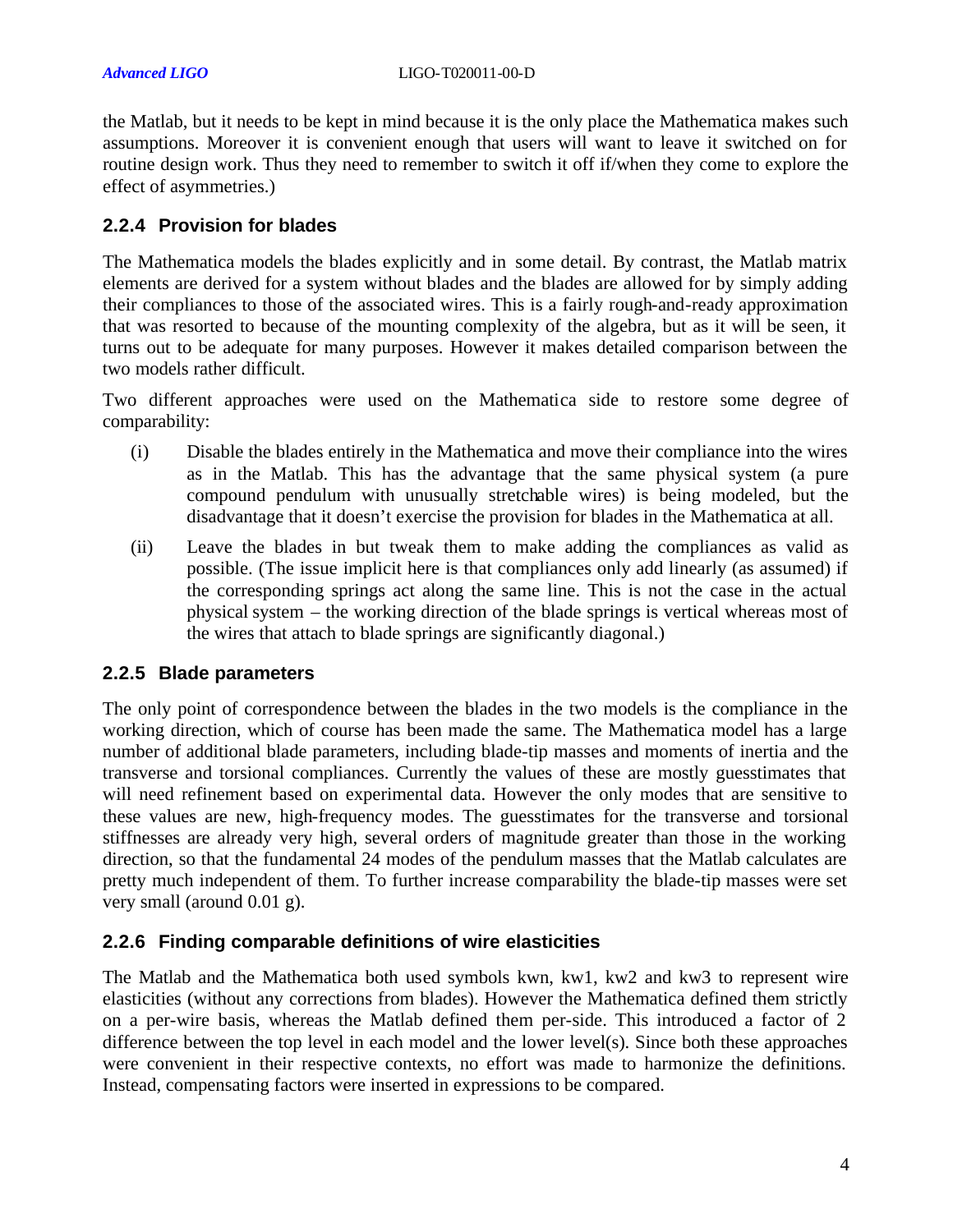#### **2.2.7 Number of wires per blade**

In the triple system being modelled, there is one blade for each wire in all cases, and the Matlab allows for this by adding each blade compliance to the associated wire compliance throughout. This is easy to emulate in the Mathema tica by immobilizing the blades and making the same correction to the wire compliances. In the quad system, at the second and third levels from the top, there are two wires on each blade. The Matlab allows for this by applying one of two different fudges depending on the sub-problem. In the vertical, transverse/roll and yaw sub-problems, it makes the obvious generalization and adds half of the compliance of each two-wire blade to each of the associated wires. However for the longitudinal/pitch modes this gives unrealistically low pitch frequencies, because differential stretching of the two wires on each blade is significant. For this case it is better to leave the blade compliances out entirely. This means that there is no single Mathematica model that can match all the Matlab mode frequencies for the quad. Therefore for comparison purposes two separate models were created, one adding the blade compliances in throughout, and the other leaving them out entirely.

#### **2.3 Procedure**

#### **2.3.1 Versions**

The versions of the Mathema tica models used were 2.3 for the quad and v1.2 for the triple.

#### **2.3.2 Identifying the correct Matlab matrix elements**

To minimize the possibility of manual error, the "Matlab" values for comparison were actually generated within Mathematica, by cutting and pasting the Matlab formulae for the matrix elements into a Mathematica notebook and applying the same parameter substitutions as used internally by the Mathematica model. For the triple model, the correct matrix elements are given in appendix C2 of Calum Torrie's thesis. Unfortunately at some point a number of typos found their way into some versions of the model. These were found by Wen Ho and many versions were corrected but there are still uncorrected versions (even some marked as corrected!) in circulation. Specifically,

```
in k11, 2*k2*s2^2*c2/I1y should be 2*k2*s2^2*c2^2/I1y
```

```
in j13, m23*n2*si2/ILx/c2*(n3*si2/12-d2*c2/12) should be
m23*g*n2*si2/I1x/c2*(n3*si2/l2-d2*c2/l2),
```
in  $j41$ , m23\*q\*d1/m2/l2 should be m23\*q\*c2\*d1/m2/l2 and +m23\*q\*si2\*n2/m2/l2/c2 should be +m23\*g\*si2\*n2/m2/l2,

in h23, h3/m3 should be h3/m2.

Similarly, the quad model matrix elements in versions in circulation when this study was begun contained numerous errors. Fortunately most of them had no effect on the mode frequencies for typical parameters because they involve swaps of quantities with the same numeric values, and the remainder had only small effects (e.g., ~1% for k34). However for the purposes of this study, all the elements were rederived by generalizing the (corrected) triple matrix elements using Mathematica.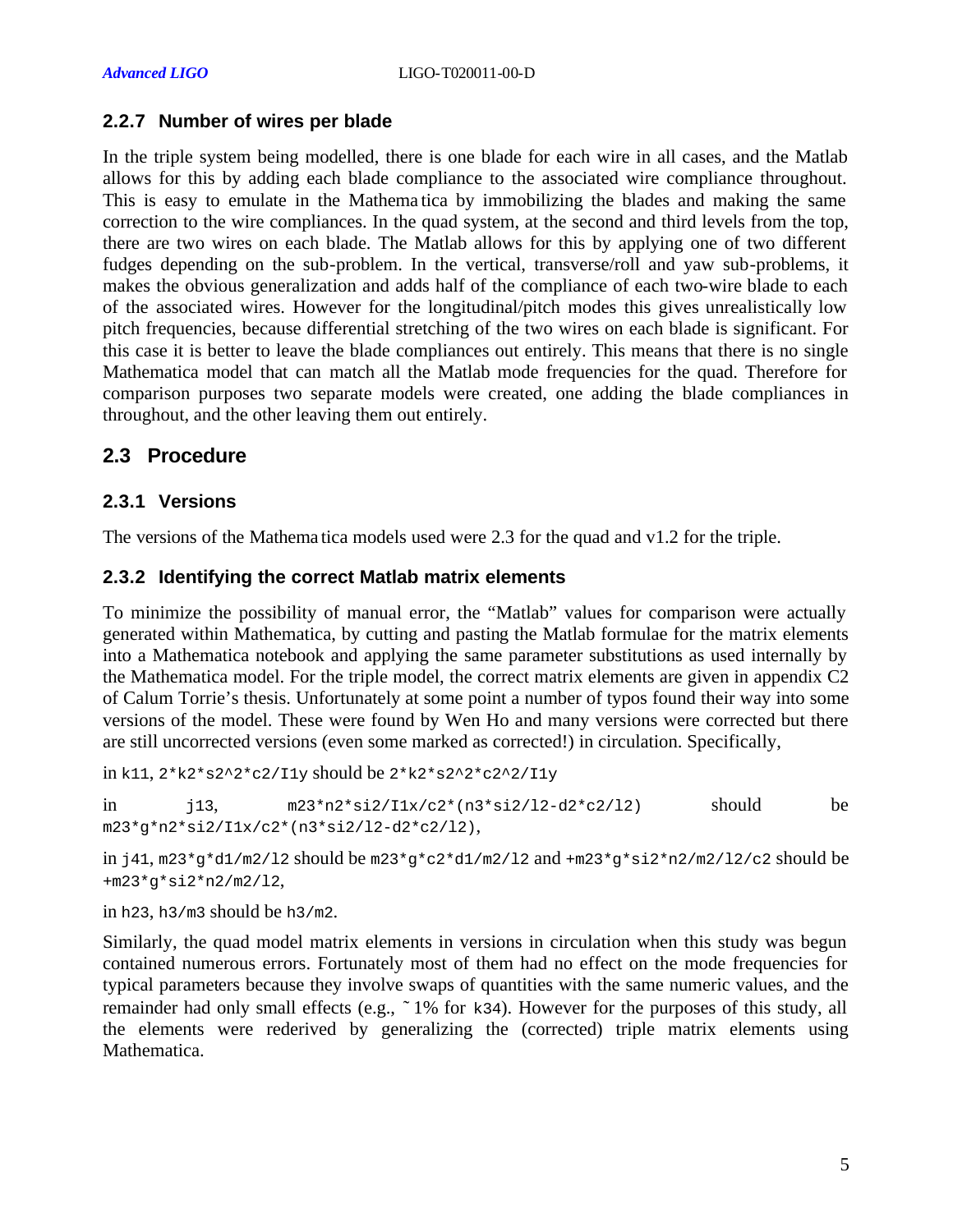#### **2.3.3 Validation of input numeric values**

The numeric parameters of the physical pendulum in the Matlab model command file are localized in a single file (quadopt.m, triple.m, or jbr.m depending in the model) and corresponds to the substitution list defaultvalues (and the numeric version constval derived from it) in the Mathematica. The Matlab code was traced and the values of key variables were compared to the values in constval to ensure that all input values had been correctly entered, and all derived values had been correctly computed.

### **2.3.4 Disabling additional corrections in the Matlab**

In the Matlab quad model, there was provision for modeling ribbons by using adjusted values of the parameters d3 and d4 (the vertical distances of the fiber attachment points below and above the centers of mass of the intermediate mass and optic respectively) when calculating the transverseroll modes. (Ribbons are stiff in the transverse direction and so have a different effective flexure point.) This was disabled.

# **2.4 Quad Model Results**

#### **2.4.1 Blades switched off, compliance added to that of wires throughout**

This test implements in Mathematica a system with immobile blades and extra-compliant wires, which is equivalent to the system implied by the provision for blades used in the Matlab for the transverse/roll, vertical and yaw subproblems. The Mathematica v2.2 quad model was used as a basis and the compliance of the blades was transferred to the wires by applying the following set of overrides ("lockedblades") to the values in defaultvalues.

```
overrides = {
      mbeu \rightarrow scale[10^*(-5)],
      mbei \rightarrow scale[10^{\wedge}(-5)],
      mbel \rightarrow scale[10^{\wedge}(-5)],
      kwnusual -> (Yn*An)/ln, 
      kwlusual \rightarrow (Y1*A1)/11,
      kw2usual \rightarrow (Y2*A2)/12,kw3usual \rightarrow (Y3*A3)/13,
      kbuzusual \rightarrow mnb*(2*N[Pi]*ufcn)^2,
      kbizusual \rightarrow m1b*(2*N[Pi]*ufc1)^2,
      kblzusual \rightarrow m2b*(2*N[Pi]*ufc2)^2,
      kwn -> recipadd[kwnusual, kbuzusual], 
      kw1 -> recipadd[kw1usual, kbizusual/2], 
      kw2 -> recipadd[kw2usual, kblzusual/2], 
      kw3 -> kw3usual, 
      kbuz -> 10^5*kbuzusual, 
      kbiz -> 10^5*kbizusual, 
      kblz -> 10^5*kblzusual, 
      kbuy -> 10^5*kbuzusual, 
      kbiy -> 10^5*kbizusual, 
      kbly -> 10^5*kblzusual, 
      kbux -> 10^5*kbuzusual, 
      kbix -> 10^5*kbizusual,
```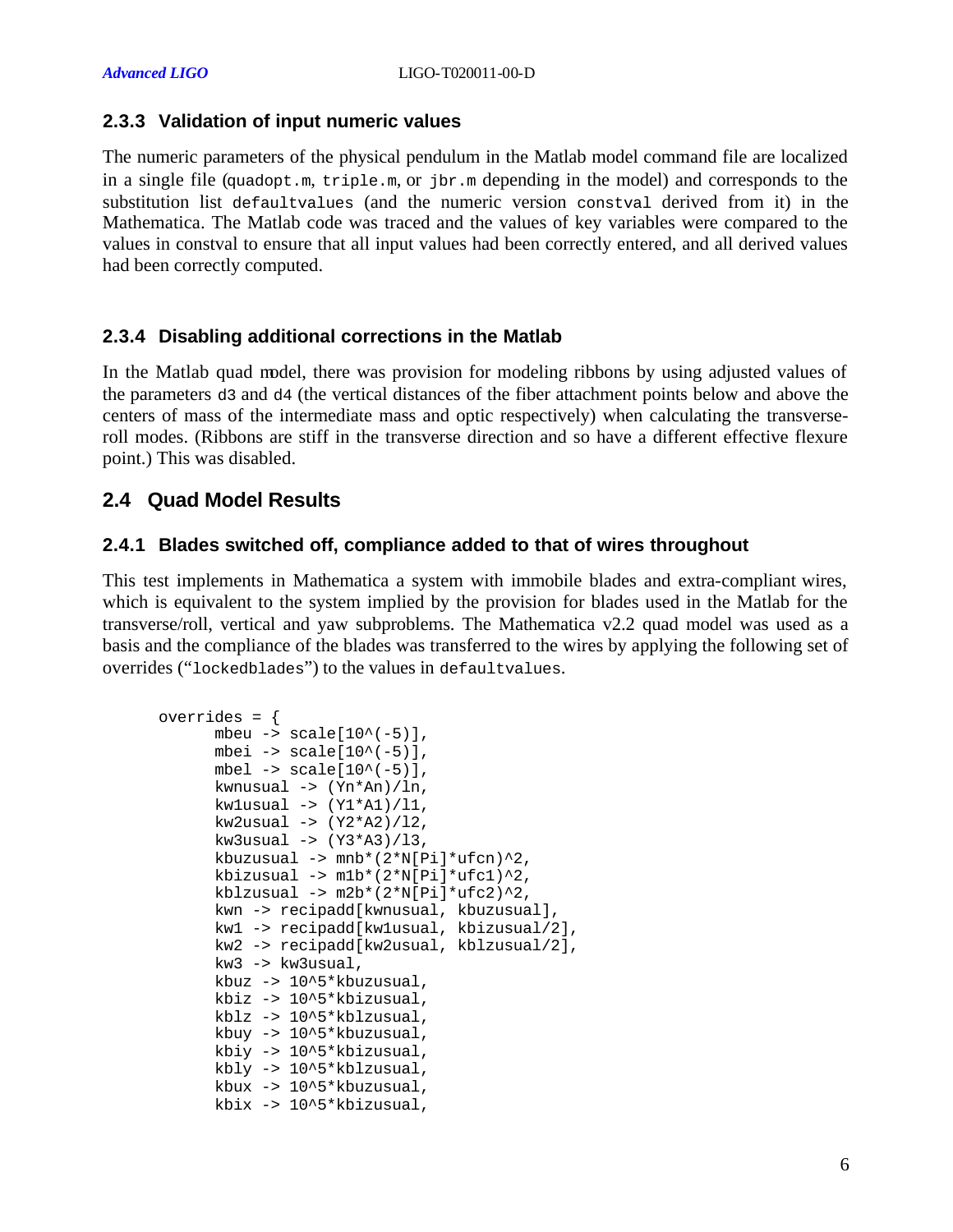```
kblx -> 10^5*kblzusual
};
```
The usual expressions for the wire elasticities are assigned to symbols kwnusual, …, kw3usual to have them available without letting them feed into the rest of the calculation. Similarly the usual expression for the blade elasticities are assigned to kbuzusual, etc. The values assigned to  $k_{\text{w}}$ ,... kw3 include the blade elasticities and the values assigned to kbuz etc are set very large (i.e., stiff). The blade tip masses mbeu, mbei and mbel are set very small.

The "Matlab" values for all four subproblems, longitudinal/pitch, transverse/roll, vertical and yaw, were obtained by applying the following substitutions for the wire elasticities to the Matlab expressions for the matrix elements and taking the eigenvalues of the resulting matrices:

```
kkKB = \{kn -> recipadd[kwnusual,kbuzusual],
      k1 -> recipadd[2 kw1usual, kbizusual],
      k2 -> recipadd[2 kw2usual, kblzusual],
      k3 -> 2 kw3usual
};
```
This exactly replicates the algorithm and the results of the real Matlab code for the transverse/roll, vertical and yaw (but not longitudinal/pitch) subproblems, and it has been checked that the two calculations agree. Note that there is no factor 2 in front of kwnusual, reflecting the fact that there is only one wire per side at the top level. The "Matlab" values for longitudinal/pitch were also calculated with kkkLB and should agree with the Mathematica values from this test but not the real Matlab code.

| Longitudinal/Pitch |        | Transverse/Roll |         | Vertical |         | Yaw    |        |
|--------------------|--------|-----------------|---------|----------|---------|--------|--------|
| Matlab             | Math.  | Matlab          | Math.   | Matlab   | Math.   | Matlab | Math.  |
| 3.0320             | 3.0320 | 22.5664         | 22.5664 | 16.6701  | 16.6701 | 4.1881 | 4.1881 |
| 1.9881             | 1.9881 | 4.8823          | 4.8830  | 3.6905   | 3.6905  | 2.8446 | 2.8446 |
| 1.5261             | 1.5262 | 3.2820          | 3.2938  | 2.1864   | 2.1864  | 1.5485 | 1.5485 |
| 1.0256             | 1.0257 | 2.8710          | 2.8562  | 0.6191   | 0.6192  | 0.6711 | 0.6711 |
| 0.8535             | 0.8532 | 2.0045          | 2.0050  |          |         |        |        |
| 0.7699             | 0.7697 | 1.0390          | 1.0368  |          |         |        |        |
| 0.4374             | 0.4373 | 0.8387          | 0.8403  |          |         |        |        |
| 0.4082             | 0.4083 | 0.4343          | 0.4333  |          |         |        |        |

The results for this test are given in Table 1.

**Table 1: Mathematica and Matlab results for quad pendulum with blade compliance added to that of wires throughout.**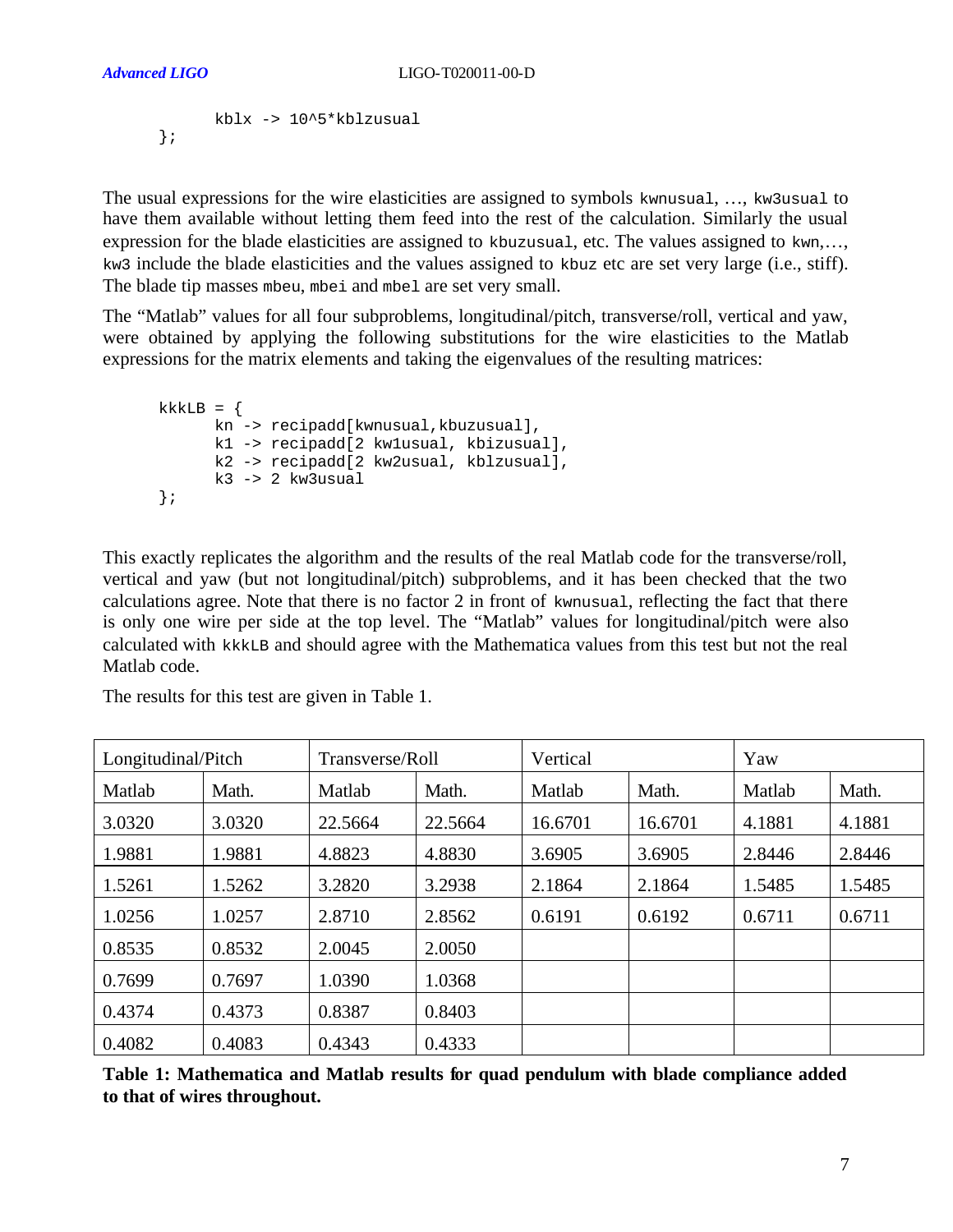#### **2.4.2 Blades switched off entirely**

This test implements in Mathematica a physical system with immobile blades but realistic wires. This is the physical system implied by the calculation used for the longitudinal/pitch subproblem in the Matlab. (The reason for not adding in the compliance of the blades is that it seriously distorts the mode shapes and frequencies for modes which involve relative pitch motion at the levels where there is a single blade and two wires on each side, i.e, between the top and second masses and between the second and intermediate masses. In other modes involving stretching of the wires, the blade and the two wires in each group move in phase as a single compound spring, but for the pitch modes, the wires move in antiphase, with the spring, which is very stiff in pitch, essentially immobile.) In the Mathematica v2.2 quad model, the compliance of the blades was transferred to the wires by applying the following set of overrides ("lockedbladesLP") to the values in defaultvalues:

```
overrides = {
       mbeu \rightarrow scale[10^{\wedge}(-5)],
       mbei \rightarrow scale[10^{\wedge}(-5)],
       mbel \text{-} scale[10^(-5)],
       kbuzusual \rightarrow mnb*(2*N[Pi]*ufcn)^2,
       kbizusual -> m1b*(2*N[Pi]*ufc1)^2, 
       kblzusual \rightarrow m2b*(2*N[Pi]*ufc2)^2,
       kbuz -> 10^5*kbuzusual, 
       kbiz -> 10^5*kbizusual, 
       kblz -> 10^5*kblzusual, 
       kbuy -> 10^5*kbuzusual, 
       kbiy -> 10^5*kbizusual, 
       kbly -> 10^5*kblzusual, 
       kbux -> 10^5*kbuzusual, 
       kbix -> 10^5*kbizusual, 
       kblx -> 10^5*kblzusual
};
```
The "Matlab" values in the table were obtained by applying the following substitutions for the wire elasticities to the Matlab expressions for the matrix elements and taking the eigenvalues of the resulting matrices:

```
kkkLBLP = \{kn \rightarrow kwn,
        k1 - > 2 kw1,
       k2 -> 2 kw2,
        k3 \rightarrow 2 kw3};
```
Note that there is no factor 2 in front of kwnusual, reflecting the fact that there is only one wire per side at the top level. The "Matlab" values for longitudinal/pitch should and do agree with the real Matlab code. The others should agree with the Mathematica results in this test but not the output of the real Matlab code.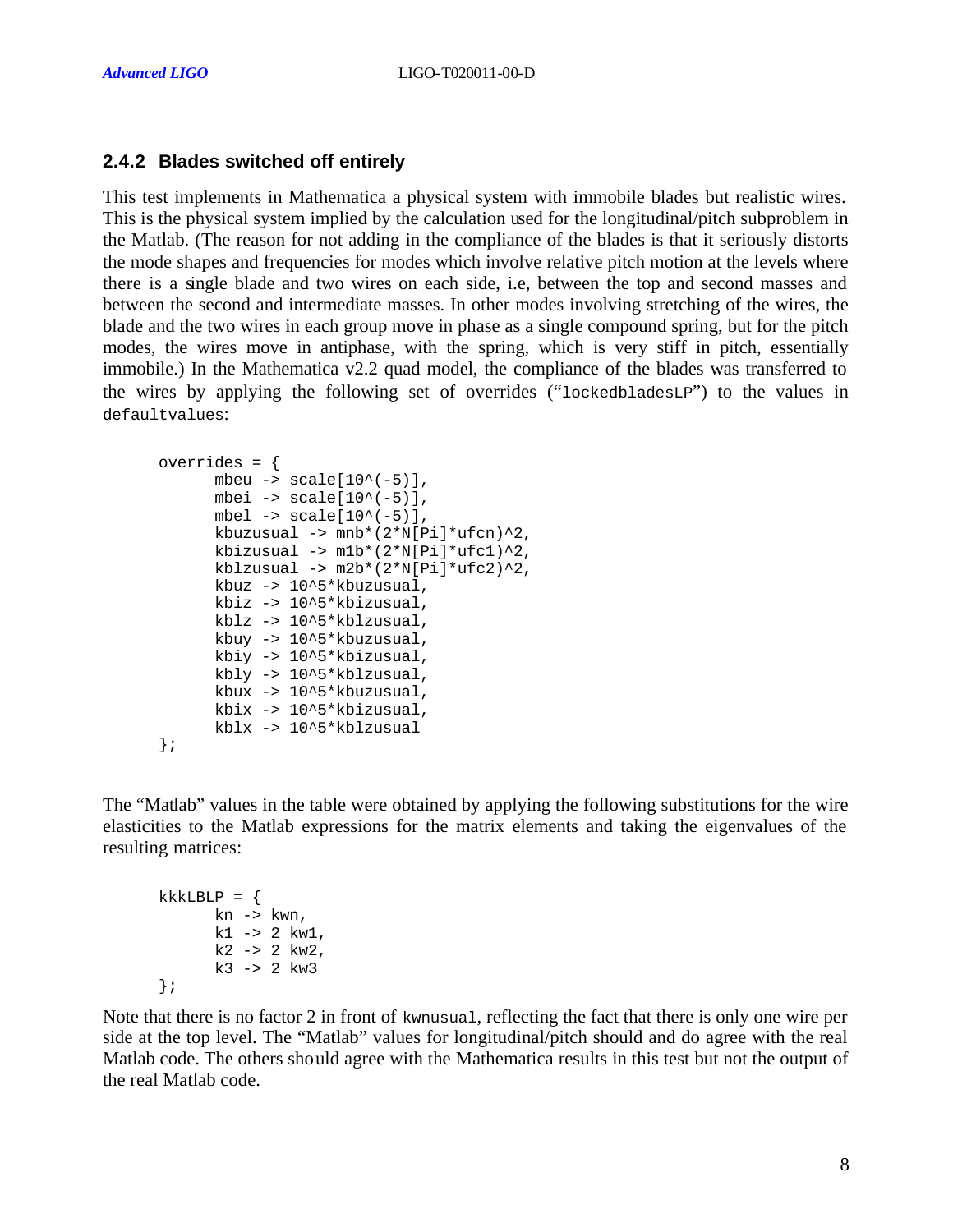| Longitudinal/Pitch |        |         | Transverse/Roll |         |         | Yaw    |        |  |  |
|--------------------|--------|---------|-----------------|---------|---------|--------|--------|--|--|
| Matlab             | Math.  | Matlab  | Math.           | Matlab  | Math.   | Matlab | Math.  |  |  |
| 3.0320             | 3.0321 | 64.1518 | 64.1000         | 48.3877 | 48.3493 | 4.2091 | 4.2091 |  |  |
| 2.2740             | 2.2724 | 51.4532 | 51.4140         | 31.8795 | 31.8562 | 2.8536 | 2.8536 |  |  |
| 1.9860             | 1.9860 | 18.0753 | 18.0743         | 14.8956 | 14.8913 | 1.5487 | 1.5488 |  |  |
| 1.6363             | 1.6359 | 6.4724  | 6.4684          | 6.3740  | 6.3705  | 0.6725 | 0.6724 |  |  |
| 1.1114             | 1.1109 | 2.9259  | 2.9147          |         |         |        |        |  |  |
| 1.0230             | 1.0232 | 1.5540  | 1.5509          |         |         |        |        |  |  |
| 0.4916             | 0.4916 | 1.0042  | 1.0098          |         |         |        |        |  |  |
| 0.4238             | 0.4239 | 0.5178  | 0.5177          |         |         |        |        |  |  |

The results for this test are given in Table 2.

| Table 2: Mathematica and Matlab results for quad pendulum with blade compliance added |  |  |  |  |  |
|---------------------------------------------------------------------------------------|--|--|--|--|--|
| to that of wires throughout.                                                          |  |  |  |  |  |

#### **2.4.3 Blades not disabled but rotated into the direction of the wires**

This test implements in Mathematica a system with blades enabled but with their working direction rotated so as to be in line with the associated wires. This is the closest system with interesting correspondences to the Matlab that doesn't involve disabling the blades in the Mathematica. It was implemented in the Mathematica with the following overrides ("diagblades"):

```
overrides = {
        mbeu -> scale[10^(-5)],
        mbei \rightarrow scale[10^{\wedge}(-5)],
        mbel \rightarrow scale[10^{\wedge}(-5)],
        vertblades -> False
};
```
As before, the blade tip masses are set very small. Also the vertblades option is set to False, which engages a whole lot of stuff to make the springs line up with the wires. The results are given in Table 3. The "Matlab" values are the final output ones, being a hybrid of the previous two cases, with blade compliance added to wires for all modes except longitudinal/pitch. The agreement in vertical is perfect and all the other modes are within a few percent, which is as good as can be expected given that the systems being modeled are only approximately the same.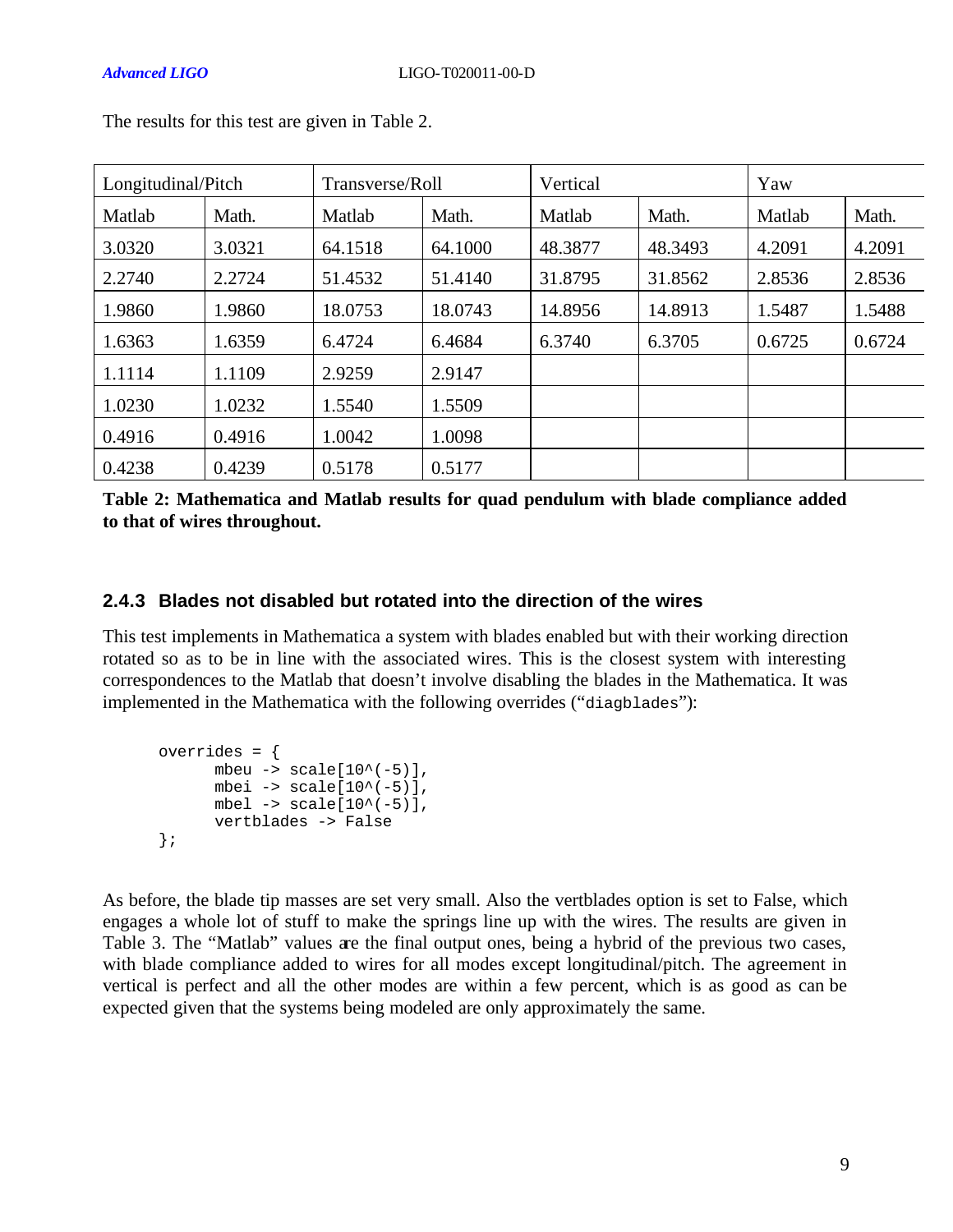| Longitudinal/Pitch |        | Transverse/Roll |         | Vertical        |         | Yaw    |        |
|--------------------|--------|-----------------|---------|-----------------|---------|--------|--------|
| Matlab             | Math.  | Matlab          | Math.   | Matlab<br>Math. |         | Matlab | Math.  |
| 3.0320             | 3.0231 | 22.5664         | 22.5664 | 16.6701         | 16.6701 | 4.1881 | 4.2016 |
| 2.2740             | 2.2048 | 4.8823          | 4.8829  | 3.6905          | 3.6905  | 2.8446 | 2.8497 |
| 1.9860             | 1.9818 | 3.2820          | 3.2936  | 2.1864          | 2.1864  | 1.5485 | 1.5481 |
| 1.6363             | 1.5969 | 2.8710          | 2.8562  | 0.6191          | 0.6191  | 0.6711 | 0.6719 |
| 1.1114             | 1.0229 | 2.0045          | 2.0050  |                 |         |        |        |
| 1.0230             | 0.9007 | 1.0390          | 1.0368  |                 |         |        |        |
| 0.4916             | 0.4388 | 0.8387          | 0.8402  |                 |         |        |        |
| 0.4238             | 0.4096 | 0.4343          | 0.4331  |                 |         |        |        |

**Table 3: Mathematica and Matlab results for the quad pendulum with blades rotated into the direction of the wires.**

### **2.5 Triple model results**

In the case of the triple model, the same provision for the blades is used for all four subproblems. (This is because, in the triple, at the levels where there are four wires, there are also four springs, one per wire, so that stretch of a wire is always accompanied by downward motion of the associated spring, even in pitch modes.) This means that only one test case ("lockedblades") is required:

```
overrides = {
      mbeu -> scale[10^(-4)],
      mbel \rightarrow scale[10^{\wedge}(-4)],
      kwlusual -> (Y1*A1)/11,
      kw2usual \rightarrow (Y2*A2)/12,
      kw3usual -> (Y3*A3)/l3,
      kbuzusual \rightarrow (m1/2)*(2*N[Pi]*ufc1)^2,
      kblzusual \rightarrow (m2/4)*(2*N[Pi]*ufc2)^2,
      kw1 -> recipadd[kw1usual, kbuzusual],
      kw2 -> recipadd[kw2usual, kblzusual],
      kw3 -> kw3usual,
      kbuz -> 10^4*kbuzusual,
      kblz -> 10^4*kblzusual,
      kbuy -> 10^4*kbuzusual,
      kbly -> 10^4*kblzusual,
      kbux -> 10^4*kbuzusual,
      kblx -> 10^4*kblzusual
};
```
The results for this test are given in Table 4.

| Longitudinal/Pitch   Transverse/Roll |  | Vertical | Y aw |
|--------------------------------------|--|----------|------|
|--------------------------------------|--|----------|------|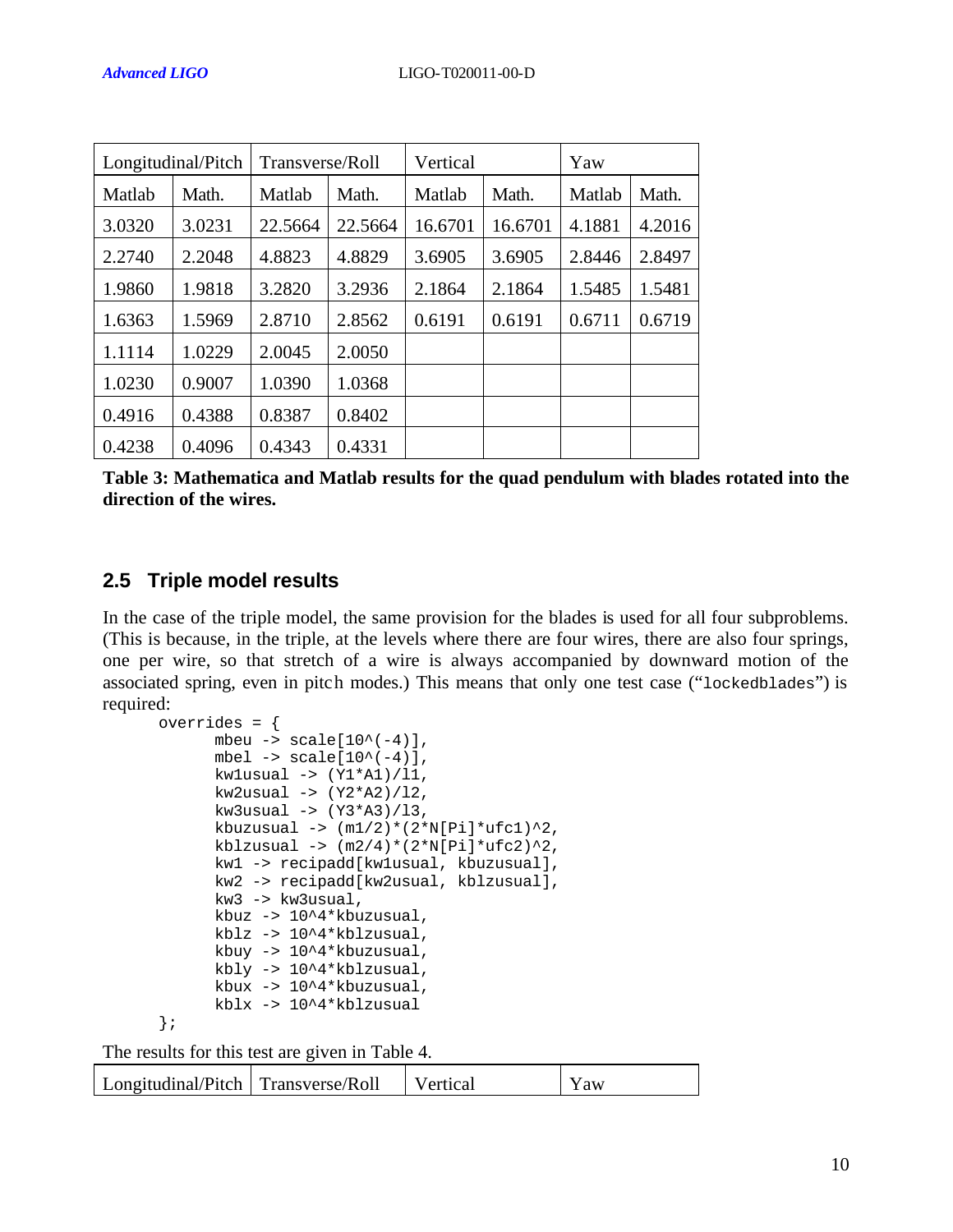| Matlab | Math.  | Matlab  | Math.   | Matlab  | Math.   | Matlab | Math.  |
|--------|--------|---------|---------|---------|---------|--------|--------|
| 3.5815 | 3.5814 | 52.3948 | 52.3948 | 36.5561 | 36.5561 | 3.0714 | 3.0713 |
| 2.6656 | 2.6655 | 3.3391  | 3.3390  | 3.8739  | 3.8738  | 1.5583 | 1.5583 |
| 2.4043 | 2.4040 | 2.4797  | 2.4796  | 0.9542  | 0.9541  | 0.3879 | 0.3879 |
| 1.3550 | 1.3550 | 1.3553  | 1.3553  |         |         |        |        |
| 0.6140 | 0.6140 | 0.8461  | 0.8459  |         |         |        |        |
| 0.5118 | 0.5115 | 0.6054  | 0.6054  |         |         |        |        |

**Table 4: Mathematica and Matlab results for wire-only triple pendulum with blade compliance added to that of wires.**

# **3 Thermal noise comparisons**

#### **3.1 Procedure**

To test the provision for thermal noise in the Mathematica, the thermal noise was calculated for a quad system and compared to analytical results. Because of the complexity of the quad, it is not practical to compute the total thermal noise in closed form. Instead, a "naïve" prediction based on only the last stage was used. Because thermal noise generated in higher stages is filtered by the lower stages, the full thermal noise should asymptote to the naïve prediction at frequencies above the highest mode.

#### **3.1.1 Parameters of the simulated pendulum**

The quad system used was similar to the MIT quad prototype except with fused silica fibres instead of steel wires in the last stage. The thickness of the fibres was chosen to minimize thermoelastic damping according to Phil WIllem's prescription: strain = alpha/beta.The results were generated using v2.2 of the quad model with the following overrides:

```
overrides = {
      Y3->ifo[Suspension,Silica,Ey],
      r3->Sqrt[m3 g l3 betasilica/(4 N[Pi] Y3 alphasilica)],
     betasilica->0.00015,
      deltafibre->Ysilica*temperature
            *(alphasilica-betasilica*g*(m3)/(nw3*N[Pi]*r3^2*Ysilica))^2
            /(rhosilica*Csilica),
      taufibre->magicnumber*rhosilica*Csilica*4*(N[Pi]*r3^2)/N[Pi],
      damping[imag,fibretype] -> ((phisilica + phissilica/r3/2)&),
      damping[imag,fibreatype] -> (
            (
                  phisilica 
                  + phissilica/r3 
                  + deltafibre*(2*N[Pi]*#1*taufibre)
                  /(1+(2*N[Pi]*#1*taufibre)^2)
            )&
```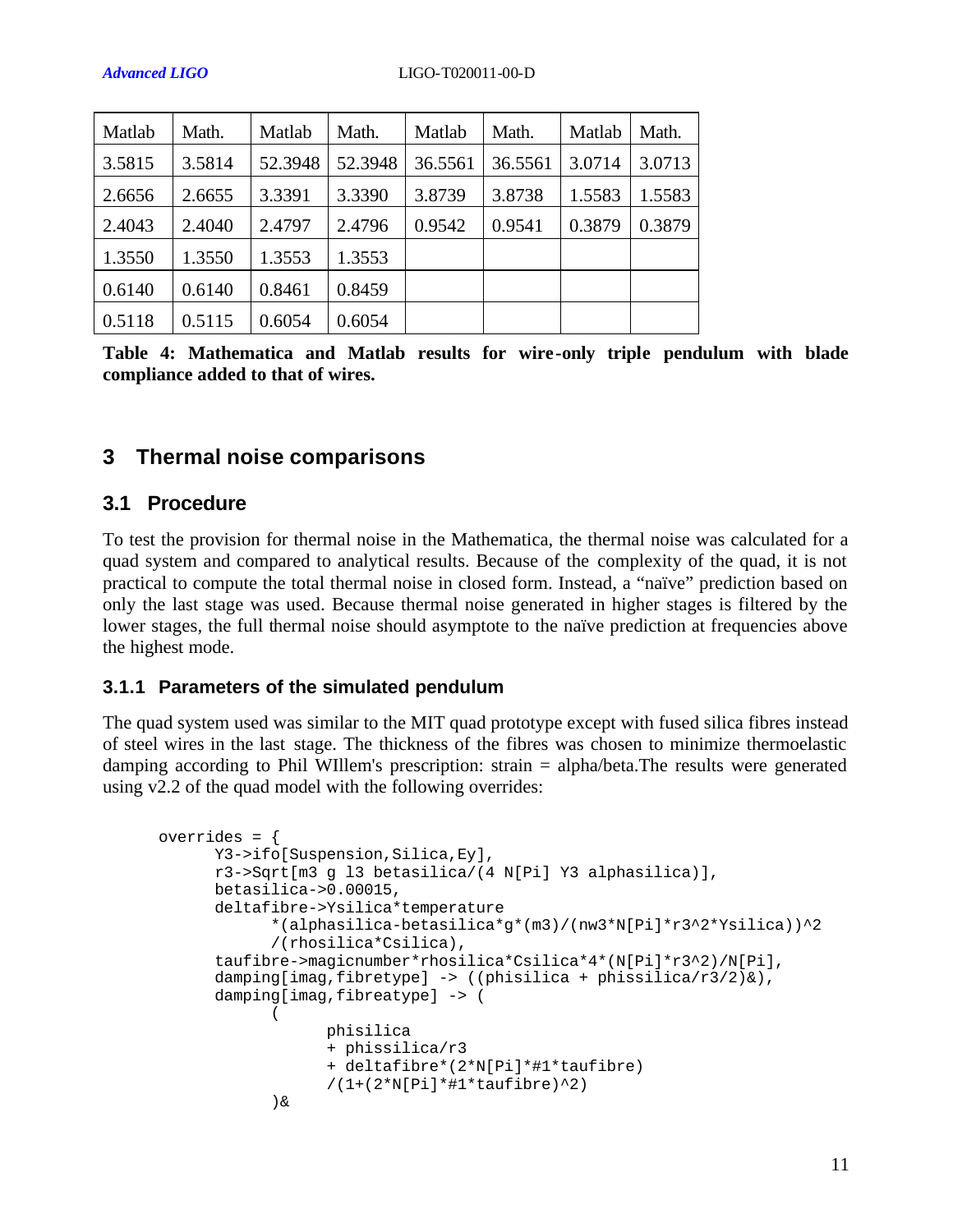# };

)

The results at the end of stage 1 were used. (It turns out that the stage 2 calculation is a very small perturbation.) The mode structure at the end of stage 1 was as follows:

| N             | t        | type              |                   |            |             |                |        |        |        |
|---------------|----------|-------------------|-------------------|------------|-------------|----------------|--------|--------|--------|
| 1             | 0.425415 | pitch3            | pitch2            | pitchlr    | pitch11     | pitch1         | x3     |        |        |
|               | 0.45239  | y3                | y2                | roll3      | 10112       | rolllr         | тоШЦ   | 1011   |        |
| $\frac{2}{3}$ | 0.558775 | pitch3            | pitch2            | pitchll    |             |                |        |        |        |
|               | 0.628304 | Z <sup>3</sup>    | Z <sub>2</sub>    | zl r       | zll.        | I <sub>1</sub> | zi r   |        |        |
| 4<br>5        | 0.674177 | уаиз              | yaw2              | yawlr      | yaull       |                |        |        |        |
| 6             | 0.981663 | roll3             | roll <sub>2</sub> | roll 1     | <b>гоШЦ</b> |                |        |        |        |
|               | 1.02099  | pitcho            | pitchil           | pitchir    | pitch1      | pitchlr        |        |        |        |
| 789           | 1.10143  | y2                | ylr               | yll        | y1          | rollil         | rollir | roll0  |        |
|               | 1.16896  | pitcho            | pitchil           | pitchir    | pitch1      |                |        |        |        |
| 10            | 1.53921  | уаиЗ              | yawl              | yawlr      | yaull       | yawil          | yawir  |        |        |
| 11            | 1.57541  | pitch0            | pi tchil          | pitchir    |             |                |        |        |        |
| 12            | 1.98325  | pitch1            | pitchll           | pitchlr    | x2          | ne             |        |        |        |
| 13            | 2.07952  | roll 1            | roШШ              | rolllr     | y2          | y0             | yir    | yi1    | rollil |
| 14            | 2.19614  | z0                | zul               | <b>ZUI</b> | zil         |                |        |        |        |
| 15            | 2.32465  | pitch1            | pitchll           | pitchlr    |             |                |        |        |        |
| 16            | 2.83269  | уаи2              | уамо              | уаміг      |             |                |        |        |        |
| 17            | 2.85384  | rollo             | rollir            | rollil     | roll 1      |                |        |        |        |
| 18            | 3.0222   | x1                | x11               | xlr.       | x0          | xir            | xil    | pitch1 |        |
| 19            | 3.73873  | z1                | zil               | zir        | z0          |                |        |        |        |
| 20            | 3.78295  | roll 1            | rollll            | rolllr     |             |                |        |        |        |
| 21            | 4.17626  | yaull             | yaulr             | yawl       |             |                |        |        |        |
| 22            | 6.37073  | rollo             | rollir            | rollil     |             |                |        |        |        |
| 23            | 14.2414  | Z <sub>2</sub>    | zll               | zlr        |             |                |        |        |        |
| 24            | 19.2197  | roll <sub>2</sub> | roll3             |            |             |                |        |        |        |

**Table 3: Mode frequency and structure for stage one of the quad model with silica fibres in the last stage. The variable names below and to the right of "type" are the coordinates with significant displacement in the corresponding eigenmodes. Variables with postscript "3" refer to the optic so the l**

#### **3.1.2 Analytical calcululation for comparison**

As noted above, "naive" theoretical results for comparison were calculated by taking each of the six DOFs of the final stage separately and applying the fluctuation dissipation theorem formula for a one-dimensional mass-spring system, with appropriate masses (or MOIs), elasticities and frequency-dependent damping factors. The sources of elasticity considered are listed below. The damping for each elasticity type is specified in terms of the tag (e.g., "fibreatype") used in the Mathematica. (The corresponding magnitudes and frequency dependences can be found in the code. Although the expressions used were intended to be representative, the details don't matter for the present purposes because they enter in the same way into the full-model results and the comparison results.)

Longitudinal:

- Pendulum elasticity of 4 wires of length 13 supporting m3/4 each:
	- $4 \text{ m3/4}$  q/13 (damping: lossless)
- Flexure elasticity (about the y-axis) of 8 wire endpoints converted to longitudinal elasticity with a lever arm of 13: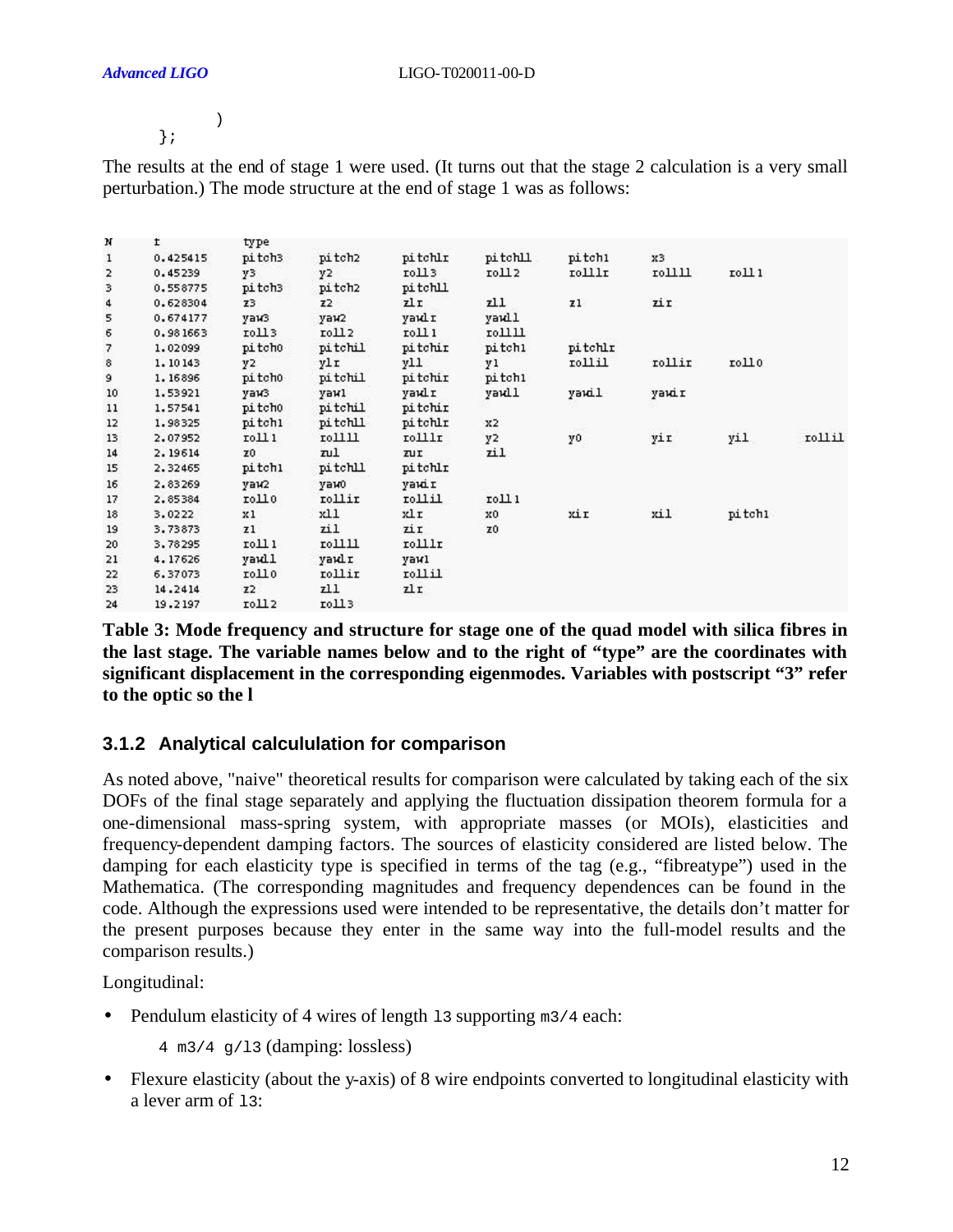8 Sqrt[m3/4 g Y3 M31]/2/l3^2 (damping: "fibreatype")

Transverse:

• Pendulum elasticity of 4 wires of length 13 supporting m3/4 each:

4 m3/4  $q/13$  (damping: lossless)

• Flexure elasticity about the x-axis of 8 wire endpoints, converted to longitudinal elasticity with a lever arm of 13:

```
8 Sqrt[m3/4 g Y3 M31]/2/l3^2 (damping: "fibreatype")
```
Vertical:

• Direct elasticity of 4 wires of longitudinal elasticity kw3:

4 kw3 (damping: "fibretype")

Yaw:

• Pendulum elasticity of 2 pairs of wires supporting m3/2 each, converted to a torque about the z axis through a lever arm of the radius of the optic:

 $m3/2$  q/13 tr<sup>^2</sup> (damping: lossless)

• Flexure elasticity of 8 wire endpoints, converted to a longitudinal elasticity with a lever arm of l3, and then back to a torque (about the z axis) with a lever arm of the radius of the optic:

8 Sqrt[m3/4 g Y3 M31]/2/l3^2 n5^2 (damping: "fibreatype")

Pitch:

• Direct elasticity of 4 wires of longitudinal elasticity  $kw3$ , converted to a torque about the x axis through a lever arm of half the wire separation:

4 kw3 sl^2 (damping: "fibretype")

• Flexure elasticity of 4 wire endpoints:

4 Sqrt[m3/4 g Y3 M31]/2 (damping: "fibreatype")

Roll:

• Direct elasticity of 4 wires of longitudinal elasticity kw3, converted to a torque about the x axis through a lever arm of 1/2 the radius of the optic:

4\*kw3\*tr^2 (damping: "fibretype")

• Flexure elasticity is theoretically relevant as for pitch but small enough to ignore

#### **3.2 Results**

As can be seen in Figures 1-6, the thermal noise in the full model asymptotes very rapidly to the naive prediction at frequencies above the highest mode in the transfer function for each DOF.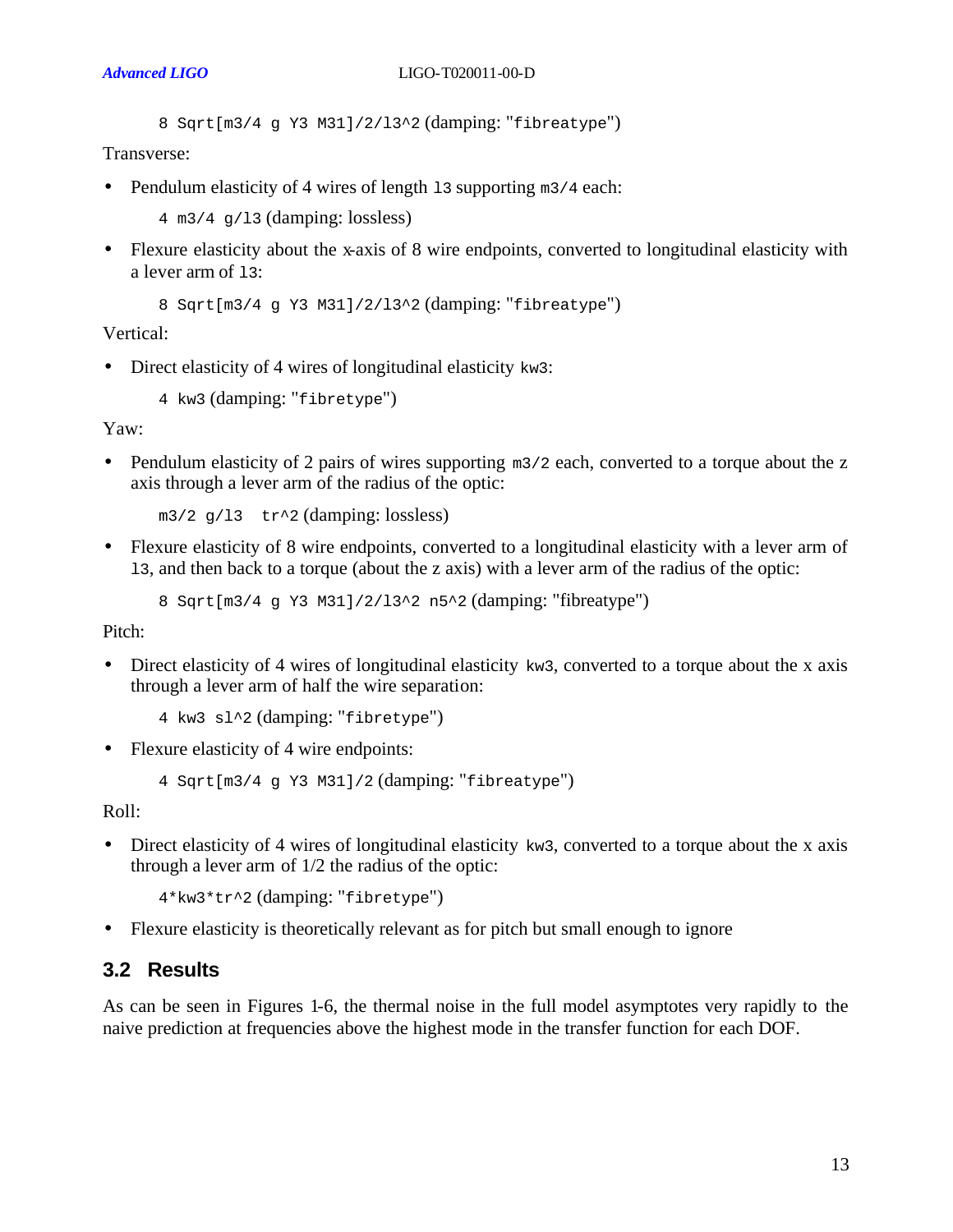

**Figure 1: Optic longitudinal thermal noise (m/rtHz) and last-stage prediction against log f.**



**Figure 2: Optic transverse thermal noise (m/rtHz) and last-stage prediction against log f.**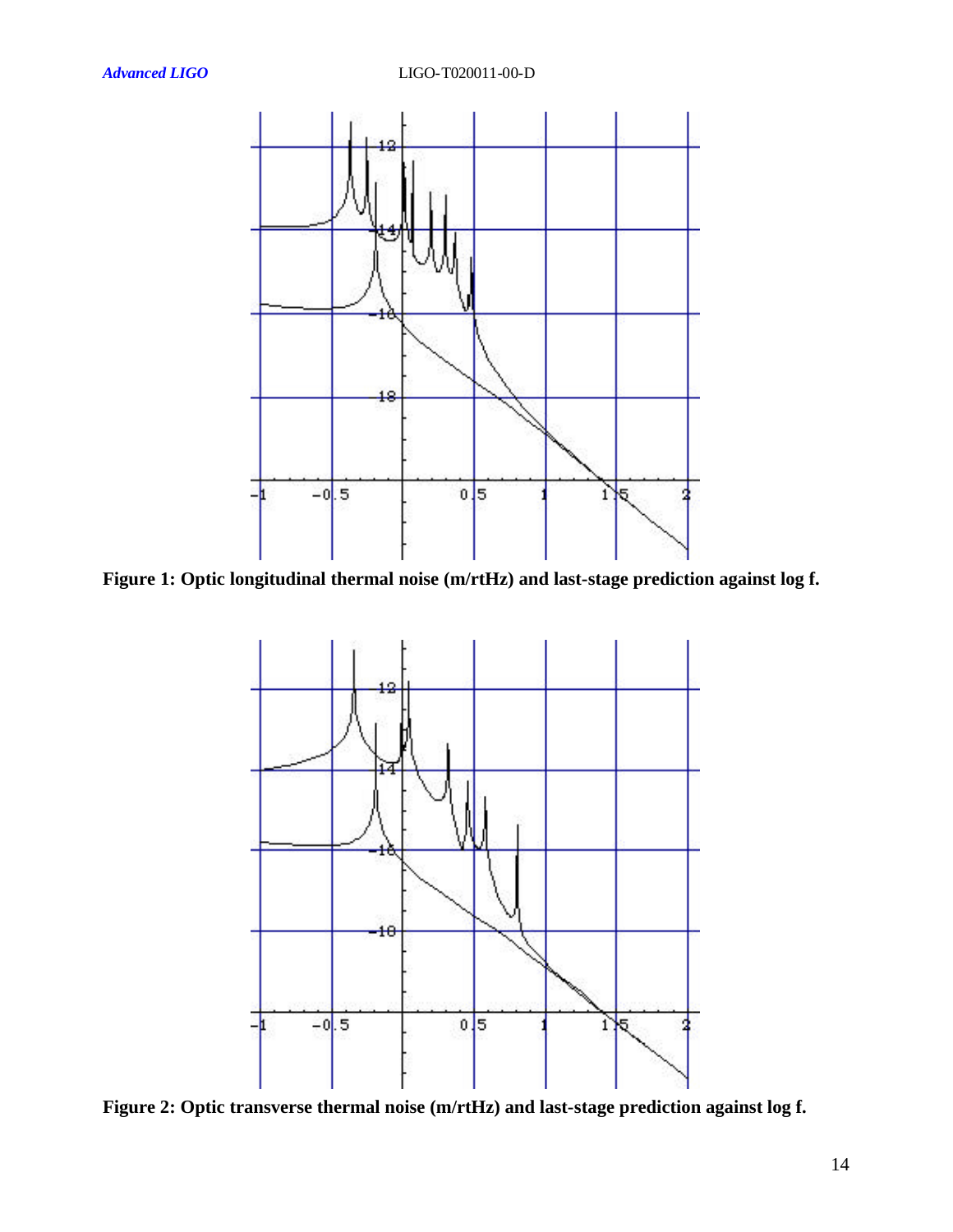

**Figure 3: Optic vertical thermal noise (m/rtHz) and last-stage prediction against log f.**



**Figure 4: Optic yaw thermal noise (rad/rtHz) and last-stage prediction against log f.**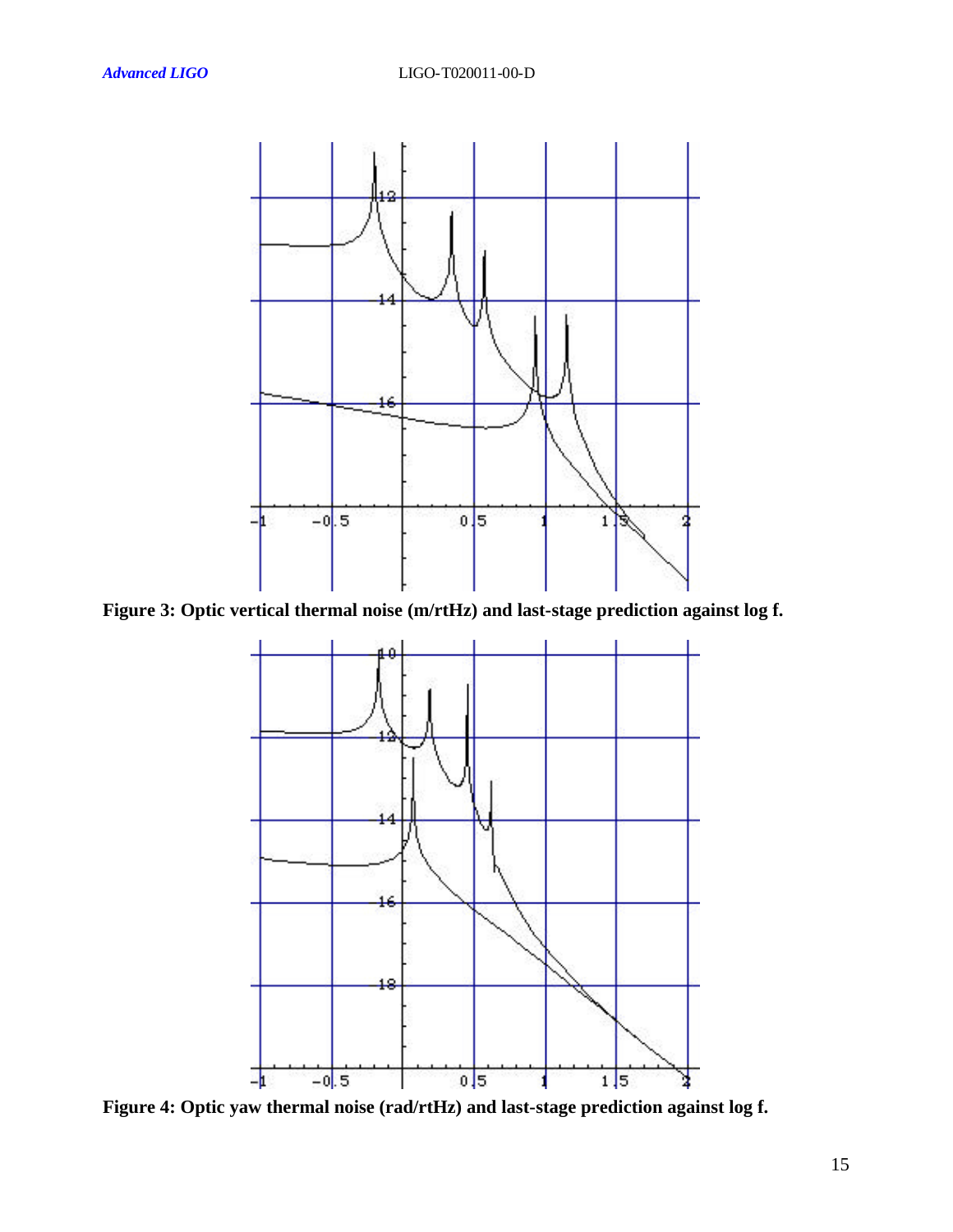

**Figure 5: Optic pitch thermal noise (rad/rtHz) and last-stage prediction against log f.**



**Figure 6: Optic roll thermal noise (m/rtHz) and last-stage prediction against log f.**